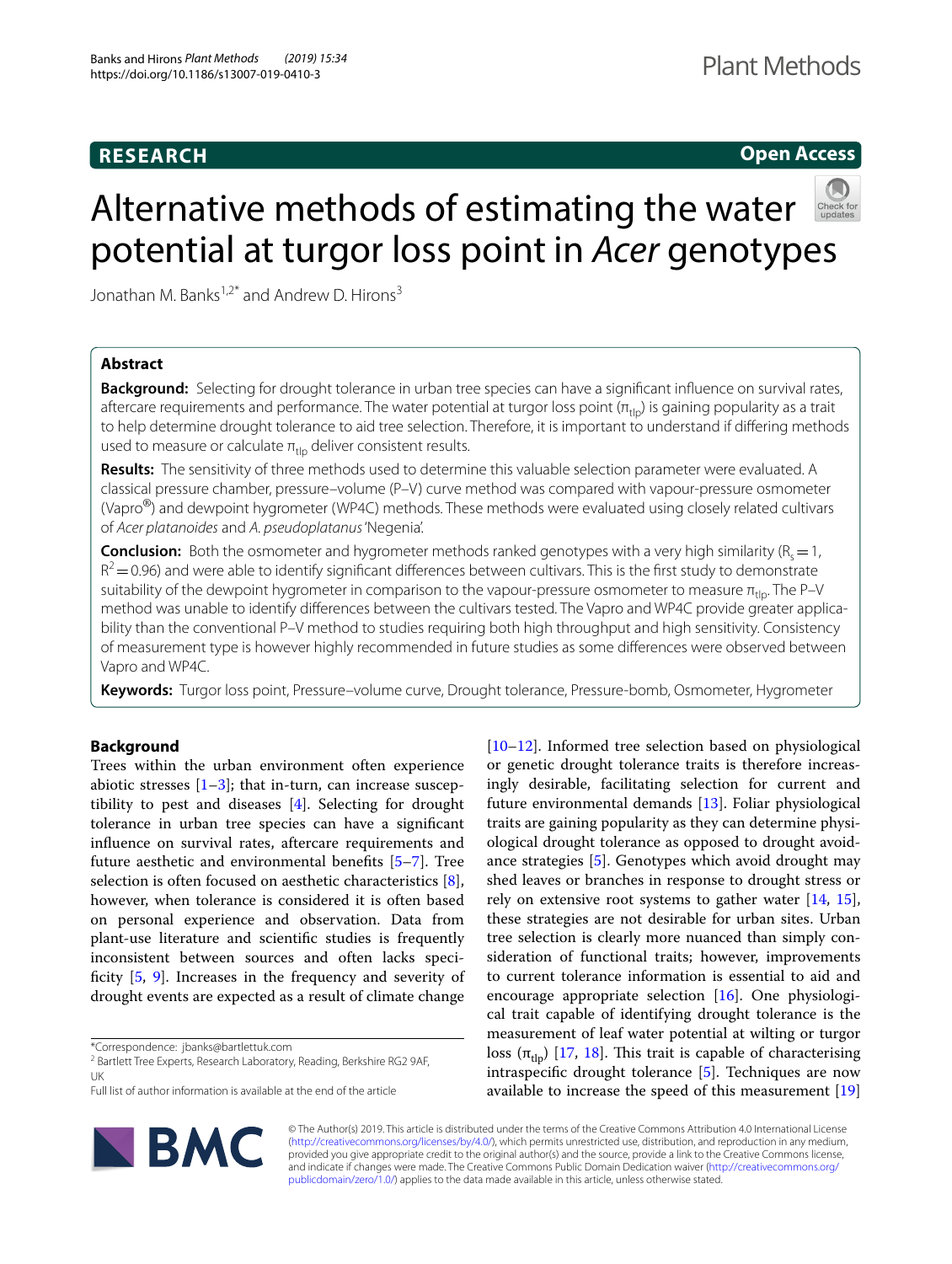facilitating ecological scale studies [\[20](#page-5-3)] and studies to aid appropriate tree selection between and within genera  $[5, 9, 21]$  $[5, 9, 21]$  $[5, 9, 21]$  $[5, 9, 21]$  $[5, 9, 21]$  $[5, 9, 21]$  $[5, 9, 21]$ . Therefore, a range of approaches are currently being used to determine  $\pi_{\text{th}}$ . However, no study has evaluated the sensitivity of these alternative methods among closely related cultivars. In this study, the so-called direct measurements, using a vapour-pressure osmometer and dewpoint hygrometer to measure water potential are compared with a classical pressure–volume (P–V) curve method, measured on adjacent leaves. In this study, closely related genotypes are used to allow the sensitivity of measurement method to be evaluated.

P–V curves are the classical method of inferring a range of plant-water relation parameters [[22](#page-5-5)] and can provide information on genotypic drought tolerance using the parameter  $π_{\text{th}}$  [\[18](#page-5-1), [23,](#page-5-6) [24\]](#page-5-7). A more negative  $\pi_{\text{th}}$  lengthens the functional range of foliar water potential [[25\]](#page-5-8) and is thought to be achieved by a combination of osmotic adjustment (solute accumulation to increase cell hydration) and elastic adjustment (decreasing the point at which turgor loss occurs) [[26](#page-5-9), [27\]](#page-5-10).  $π_{\text{th}}$  is now considered the dominant determining factor of drought tolerance  $[18, 27]$  $[18, 27]$  $[18, 27]$  $[18, 27]$ . The production of P–V curves has one signifcant disadvantage; they are time-consuming to produce, meaning adequately large scale studies and genetic screening are impractical [[26,](#page-5-9) [28](#page-5-11), [29\]](#page-5-12). Additionally, despite P–V curves being widely regarded as the classical method for determining water relation parameters, the comparative accuracy between methods has been frequently criticised [\[30,](#page-5-13) [31\]](#page-5-14). Warranting further studies investigating alternative methods of measuring water potential  $(\Psi)$  in plant tissue [\[28,](#page-5-11) [32](#page-5-15), [33\]](#page-5-16).

Direct measurements (vapour-pressure osmometer and dewpoint hygrometer), are rapid methods used to determine water potential  $[28]$  $[28]$  $[28]$ . The dewpoint hygrometer (such as the WP4C, decagon devices Inc. München, Germany) uses the chilled-mirror dewpoint technique [[34\]](#page-5-17) measuring water potential from zero to −300 MPa on ca. 35 mm diameter leaf discs  $[35, 36]$  $[35, 36]$  $[35, 36]$  $[35, 36]$ . The dewpoint hygrometer measures the sum of osmotic and matric potential; it has been used successfully on leaves of tobacco and ivy  $[35]$  $[35]$  and flowers of slipper orchid  $[37]$  $[37]$ . Relative diference between dewpoint hygrometer and pressure chamber measurements of water potential have been shown to be very similar  $(R^2=0.84)$  [[33\]](#page-5-16). The vapour-pressure osmometer (Vapro®, Wescor, Logan UT, USA) measures solute concentration (osmolality) which can be converted to water potential using the Van't Hof equation  $(Eq. 1)$  $(Eq. 1)$  $(Eq. 1)$ ; it can measure leaf discs of ca. 8 mm diameter [[20](#page-5-3), [28\]](#page-5-11) or expressed sap [\[28](#page-5-11), [38\]](#page-5-21). Callister et al.  $[28]$  $[28]$  $[28]$  show osmometer osmotic potential (π) measurements of expressed sap are comparable with those of parallel π pressure chamber readings. Bartlett et al. [[19\]](#page-5-2) show that measurements of π on rehydrated freezethawed leaf discs can rapidly determine the osmotic potential at full rehydration or full turgor  $(π<sub>0</sub>)$ . Bartlett et al. [\[19\]](#page-5-2) also demonstrated that  $\pi_0$  correlates to the  $\pi_{\text{th}}$ . They used vapour-pressure osmometer measurements taken from plants which had pressure chamber derived P–V curves, determined within 4 weeks of each other, for sixteen species. However, for fourteen additional species, the P–V curves had been calculated within the previ-ous 2 years [\[19\]](#page-5-2). Significant adjustment of  $π_{\text{th}}$  is known to occur across a single season [\[5](#page-4-3)]; however, additional meta-analysis has also shown a good correlation between  $π<sub>0</sub>$  and  $π<sub>thp</sub>$  [\[18\]](#page-5-1), adding further validity to the measurement despite potential issue with the timing of the initial data collection. Sufficient evidence now exists to warrant large scale evaluations of  $\pi_{\text{th}}$ , calculated from  $\pi_0$ , using a vapour-pressure osmometer [[5,](#page-4-3) [9](#page-4-6), [20,](#page-5-3) [21](#page-5-4)]. However, it is not yet clear if a dewpoint hygrometer can be used to evaluate  $\pi_{\text{th}}$ . Therefore, this study aims to evaluate the accuracy of osmometer and hygrometer measurements in direct parallel to P–V curves using very closely related *Acer* genotypes.

## **Method**

## **Plant material**

Thirty-two seven-year-old, 4 m tall trees were used for this experiment arranged across three completely randomized linear rows. The following *Acer* genotypes were measured during this trial: *A. platanoides* 'Drummondii', *A. p.* 'Emerald Queen', *A. p.* 'Royal Red', *A. p.* 'Princeton Gold' and *A. pseudoplatanus* 'Negenia'. All measured cultivars were grafted onto their respective speciestype rootstocks. Trees were potted during the winter of 2013/14 and grown at Barcham Trees nursery, Ely, Cambridgeshire, UK (52.366923°N, 0.315864°W) prior to being planted outside in March 2017 at the Bartlett Tree Research laboratory, Shinfeld, Reading, Berkshire, UK (51.412393°N, −0.937909°W). Encircling roots were cut on all trees to aid establishment during the planting process. Trees were arranged across three rows, each measured cultivar was randomized within each row.

## **Sample preparation**

Two visually healthy leaves were removed ca. 30 cm below a terminal bud on the lower limb (ca. 2 m high) of each tree; opposite leaves were selected to ensure the closest similarity in physiological age. Leaves were collected between 16:00 and 17:00 on the 24th July to the 9th of August 2017. Leaves were removed from the tree by snapping at the axil union and immediately returned to the laboratory (within  $<$  2 min). In the laboratory, leaves were immediately weighed and petioles re-cut underwater (ca. 1 cm away from the petiole base), petioles and cut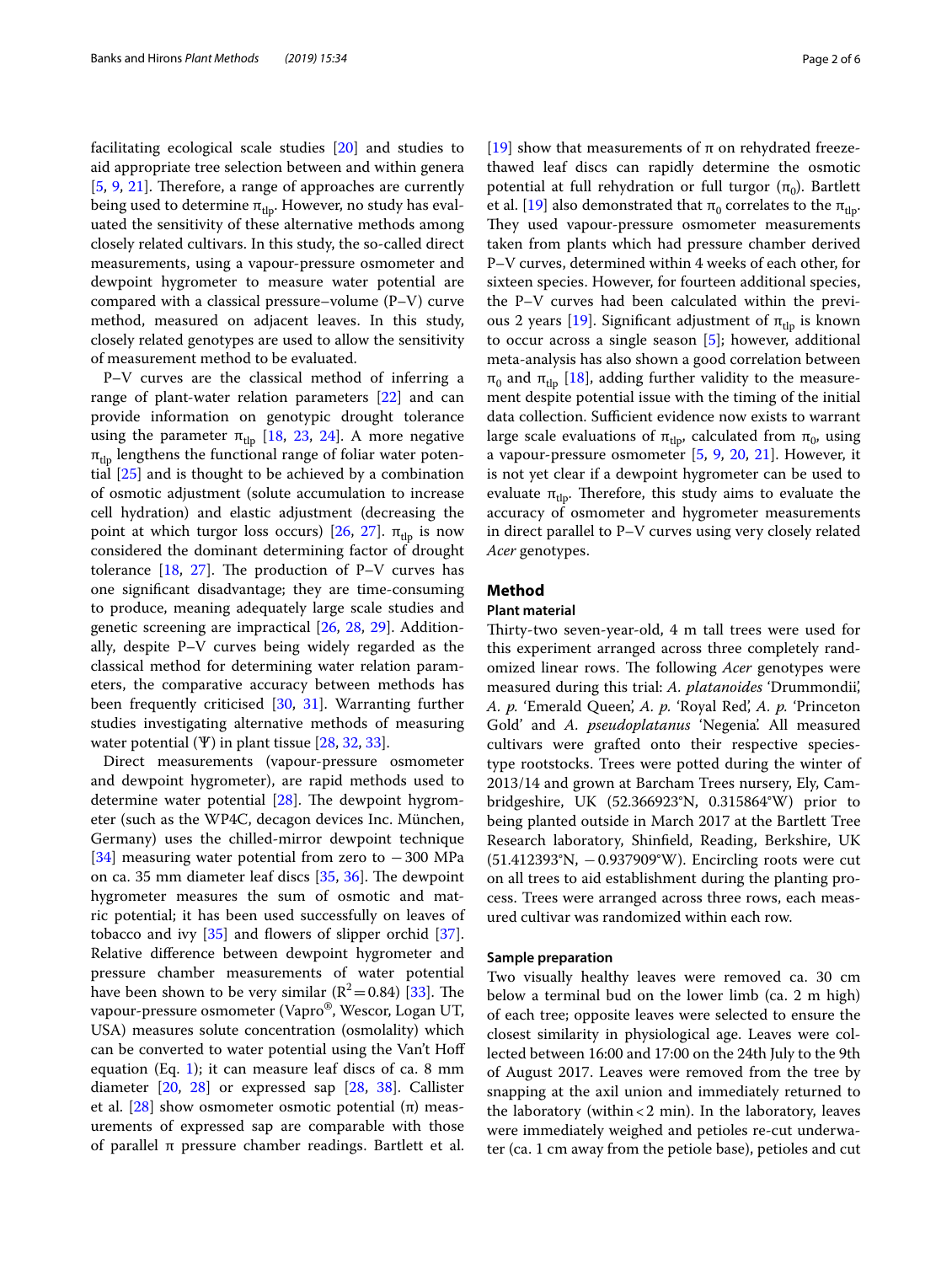petiole portions were left in water to fully hydrate in the dark for ca. 12 h. Hydrating leaves were left in an insulated container during this time kept near 100% relative humidity [average vapour-pressure deficit [[39\]](#page-5-22) equalled 0.01 ( $\pm$ 0.03)]. Individual, fully hydrated leaves were removed from the container, patted dry and immediately weighted and processed using either the pressure chamber P–V curve method or direct methods.

### **Pressure–volume curves**

Pressure–volume curves were calculated in accordance with the sap expression method; the method was similar to that used by Parker and Pallardy [[31](#page-5-14)]. Whole undamaged leaves were sealed inside a pressure chamber (model 600D, PMS instruments Co., Albany, USA) with a piece of damp filter paper to reduce water loss. The average initial balance pressure was −0.13 MPa (±0.007). Leaves which did not hydrate to an initial Ψ of>-0.2 MPa were discarded [\[25](#page-5-8)]. Incremental pressures of 0.2 MPa were applied to the leaf, beginning at 0.2 MPa. P–V curves were halted at  $-2.4$  MPa or when greater than three data points were in the linear portion of the graph. Total expressed sap at each pressure was absorbed in pre-weighed 1.5 ml Eppendorf tubes flled with dry low-lint absorbent tissue paper (Kimtech Science, Kent, UK). Tubes were handled and opened for the minimum possible time during sap collection to prevent evaporation. Leaves were weighed immediately following the fnal measurement, facilitating determination of the average uncollected water (4.7%). Leaves were then dried for  $>48$  h at 60 °C. P–V curves were plotted as 100-RWC (relative water content) (D) on the x axis, against  $-1/MPa$  (y axis). Overhydration, or plateau effects were corrected where appropriate in accordance with the method described by [\[40](#page-5-23)]. Water potential at the turgor loss point  $(\pi_{\text{th}})$  was calculated based on a method developed by Schulte and Hickley [[41](#page-5-24)], obtained from: landfux.org/resources/PV\_Curve\_Fitting\_5.6.xls. This method has also been used by  $[42-44]$  $[42-44]$  $[42-44]$  (Fig. [1\)](#page-2-1).

<span id="page-2-1"></span>

## **Direct measurements**

Two leaf discs, 35 mm and 8 mm diameter, (dewpoint hygrometer and vapor pressure osmometer respectively) were taken between the mid-rib and margin on the lower quartile of the opposing leaf used in the P–V curve. Leaf discs were foil wrapped and submerged in liquid nitrogen. Prior to the measurement, leaf discs were punctured 10–15 times with sharp-tipped forceps to improve equilibration times [[19\]](#page-5-2).

Dewpoint hygrometer (WP4C, decagon devices Inc. München, Germany) measurements were taken with the device in its continuous mode, connected to the AquaLink data logging software (decagon devices) on a laptop computer. One measurement per leaf was recorded when values became stable (ca. 15–20 min.). Stability was assessed graphically for each leaf disc. The WP4C measures total water potential which is the sum total of gravitational, matric, osmotic and pressure potentials. In freeze thawed leaf discs it is putatively assumed that gravitational, matric and pressure potentials are all zero or negligible, therefore, in this study, osmotic potential is the considered component.

Osmometer measurements were taken with a vapour pressure osmometer (Vapro 5600, Wescor, Logan UT, USA) using the standard  $10 \mu l$  chamber. Measurements were made in accordance with the method detailed by Sjöman et al. [[9\]](#page-4-6).

For measurements made using the Osmometer, solute concentration (mmol  $kg^{-1}$ ) was converted to water potential using Van 't Hof's equation:

<span id="page-2-0"></span>
$$
\pi_0 = -CRT\tag{1}
$$

Equation  $1$  Van 't Hoff equation, where C is the molar solute concentration (mmol  $kg^{-1}$ ), R is the universal gas constant (8.3144598E–0.6) in m<sup>3</sup> MPa K<sup>-1</sup> mol<sup>-1</sup>, T is the temperature  $(K)$  [\[45](#page-5-27)].

Dewpoint hygrometer and vapor pressure osmometer are hereafter referred to as WP4C and Vapro for simplicity.

Both direct measurements of osmotic potential  $(\pi)$ were converted into predicted P–V value  $(\hat{\pi}_{pv})$  using the equation determined by Bartlett et al. [[19\]](#page-5-2) (Eq. [2\)](#page-2-2).

<span id="page-2-2"></span>
$$
\hat{\pi}_{pv} = 0.587\pi - 0.546\tag{2}
$$

Equation [2](#page-2-2) conversion from osmometer measurement (π) to predicted P–V ( $\hat{\pi}_{pv}$ ) measurement [[19\]](#page-5-2).

 $π<sub>th</sub>$  was calculated from  $π<sub>0</sub>$  using the regression equation adapted for temperate species by Sjöman et al. [\[5](#page-4-3)] originally calculated from Additional fle [1](#page-4-13) published by [[18\]](#page-5-1).

<span id="page-2-3"></span>
$$
\pi_{\rm{tlp}} = -0.2554 + 1.1243 \times \pi_0 \tag{3}
$$

Equation [3](#page-2-3) Adapted equation facilitating prediction of  $\pi_{\text{th}}$  (Ψ<sub>P0</sub>) from osmometer  $\pi_0$  (Ψ<sub>π100</sub>) (R<sup>2</sup>=0.91)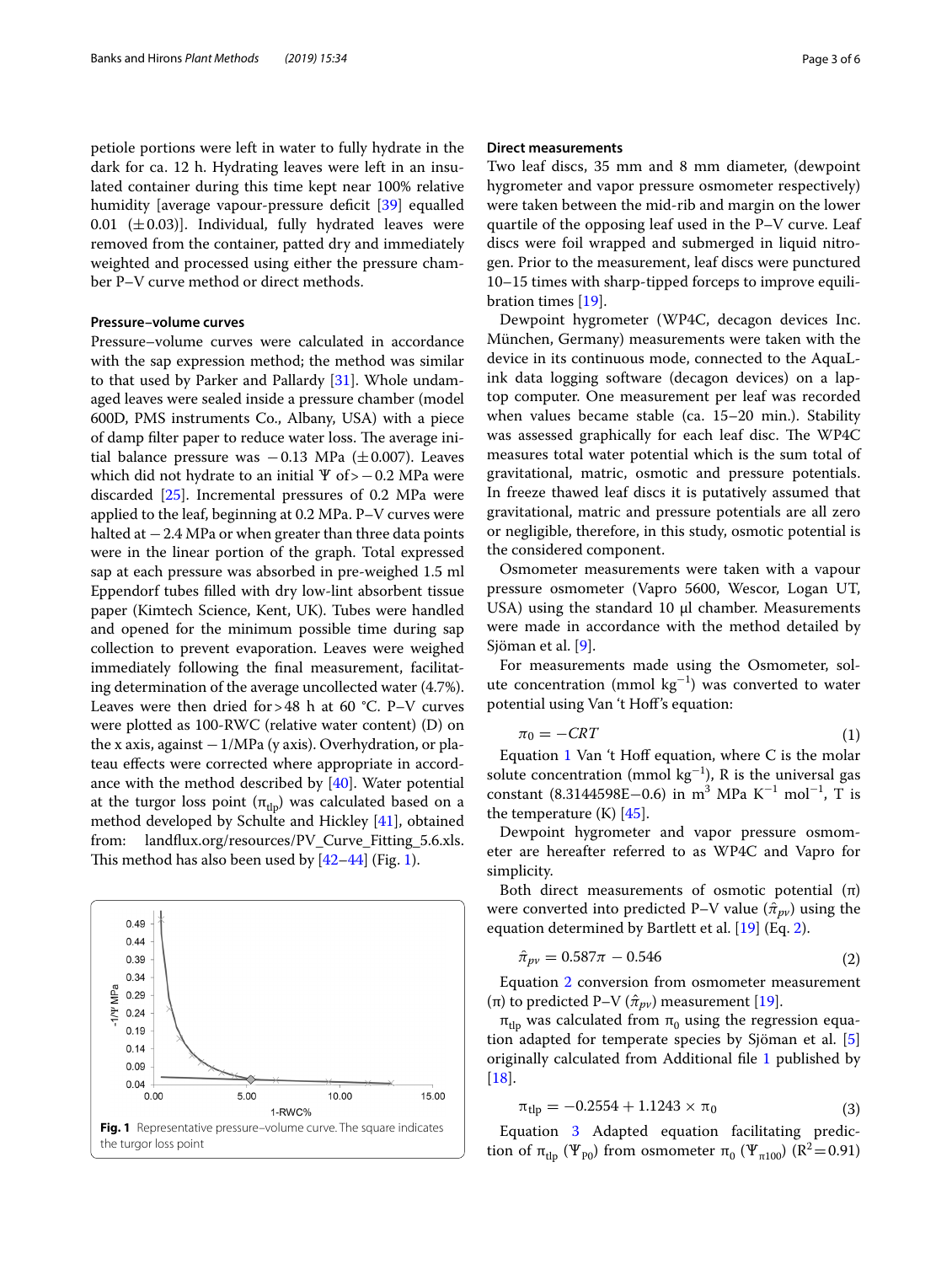(notation in parentheses is the notation used by Sjöman et al. [[5](#page-4-3)]. The notation used here correspond to Bartlett et al. [[18](#page-5-1)].

## **Statistical analysis**

Statistical analysis was performed using GenStat 17th edition. Following tests for normality, analysis of variance (ANOVA) was used to test for diferences between means. Linear regression  $(R^2)$  and Spearman's rank correlation coefficient  $(r<sub>s</sub>)$  was also calculated in order to describe the relationship between readings. Post-hoc analysis was performed using a Tukey's 95% confdence interval.

## **Results**

A signifcant efect of both genotype and measurement method ( $p \leq 0.001$  for both) was observed. However, a signifcant interaction between genotype (cultivar) and method was observed following a two-way ANOVA ( $p \leq 0.001$ ). Data was therefore compared overall with cultivars nested within measurement method.

Similarities between measurements was determined using a correlation coefficient  $(R^2)$  and Spearman's rank correlation coefficient  $(R_s)$ . P–V measurements were excluded from correlation comparisons as no signifcant differences were discovered between cultivars. The Vapro and WP4C provided the same rank  $(R_s=1)$  and highly similar correlation coefficient ( $R^2$ =0.96). Values of  $\pi_0$ provided the same comparative ranking as  $\pi_{\text{th}}$ .

Correcting measurements using Eq. [2](#page-2-2) is highly important, especially if values are to be compared against P–V curve data. Equation [2](#page-2-2) improved similarity to P–V curves by an average of ca. 5% for both Vapro and WP4C. However, in this study signifcant and species-specifc diferences occurred with both devices when compared to the P–V method (Fig. [2](#page-3-0)).

## **Discussion**

In this study, the pressure chamber pressure–volume (P–V) curve method was unable to identify signifcant diferences between the closely related cultivars tested  $(p=0.938)$ . However, both direct measurements tested (WP4C and Vapro), identifed highly signifcant differences between cultivars ( $p \leq 0.001$ ). This is the first study to our knowledge to demonstrate the suitability of the dewpoint hygrometer (WP4C) in comparison to the P–V curve and vapour-pressure osmometer (Vapro) methods when measuring  $\pi_{\text{th}}$ . Significant differences between measurement methods were present for all cultivars except *A. pseudoplatanus* 'Negenia' (p=0.092) and *A. platanoides* 'Princeton Gold' (p=0.112) despite the use of the correction factor described by Bartlett et al. [[19\]](#page-5-2) (Eq. [3](#page-2-3)). No diference in rank however was observed between the WP4C and Vapro  $(R_c=1)$ . The Vapro returned results comparably closer to those from P–V curves. The Vapro and WP4C differed from P-V values at an average 0.04 MPa ( $\pm$ 0.055) and 0.20 MPa ( $\pm$ 0.057) respectively, these diferences are not however thought to be practically significant for species selection. Therefore, either device can be utilised for tolerance studies.

As suggested by Zhang et al. [\[37](#page-5-20)] and Martínez et al. [[33\]](#page-5-16) more negative values (average  $-26.5$ %, without correction, Eq. [3\)](#page-2-3) were observed using both devices in comparison to the pressure chamber. Many theories exist to explain why thermocouple and hygrometer devices measure more negatively than pressure chambers, including water loss during leaf excision as well as active accumulation of solutes by neighbouring undamaged tissue [[33](#page-5-16), [46\]](#page-5-28). Zhang et al. [[37\]](#page-5-20) however, also discuss simply that the measurement is of the air above the sample, thus a more negative Ѱ is returned. It is however imperative that the air above the sample is in equilibration with the sample, consequently we assume Zhang et al. [\[37\]](#page-5-20) discussion is based on the assumption that losses in water potential may occur in locations where sample water potential is more negative than ambient humidity. Therefore, a decrease in sample water potential would occur in order to reach equilibration. If this was the case, more negative values would be expected from the WP4C owing to the greater leaf to chamber volume  $(0.27 \text{ mm}^3 \text{ ml}^{-1} \text{ vs }$ 2.3 mm<sup>3</sup> ml<sup>-1</sup> for WP4C and Vapro respectively); in this trial this did not occur.

In some circumstances, utilisation of the Vapro device can be recommended; the larger leaf disc size required



<span id="page-3-0"></span>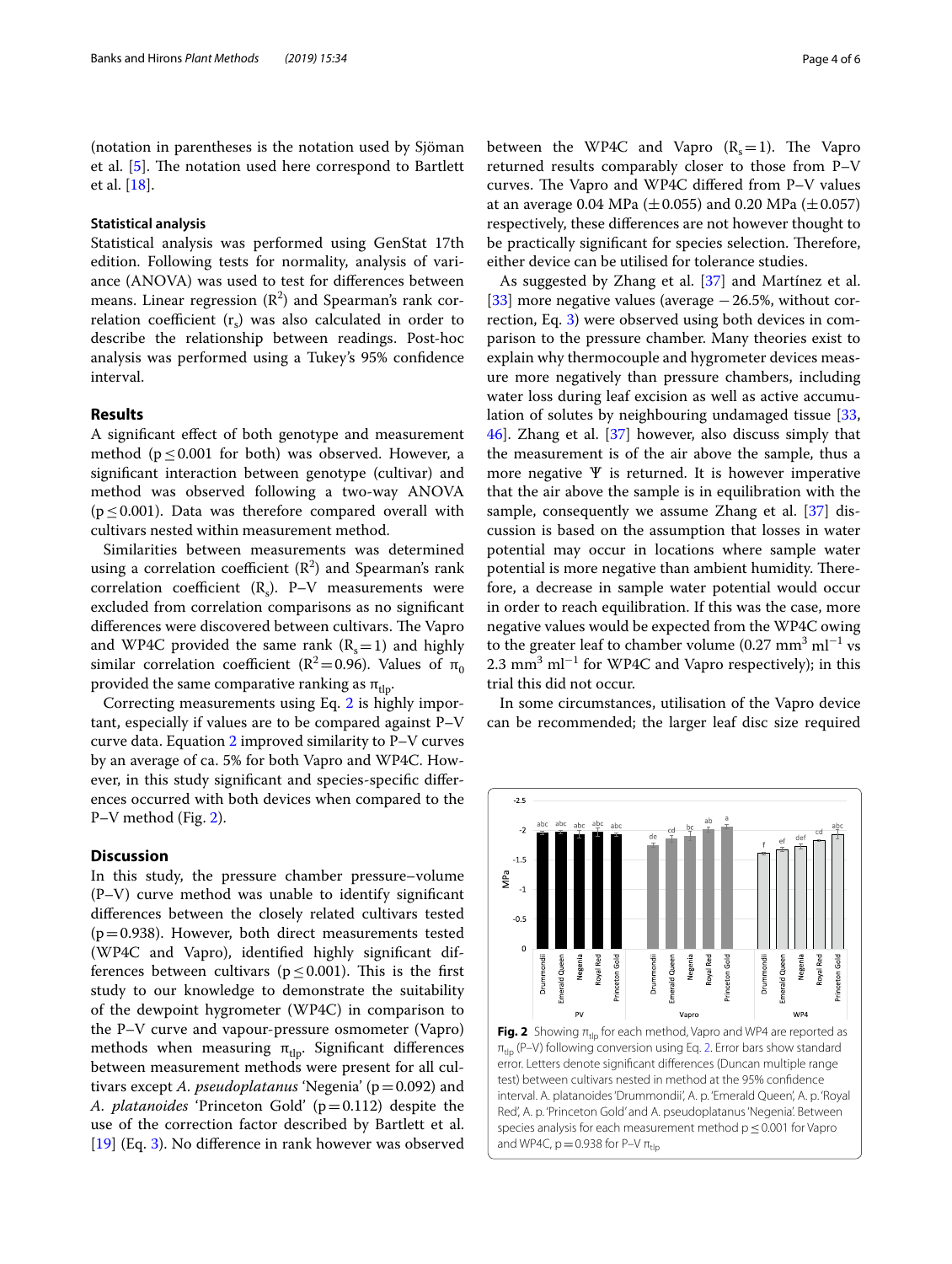by the WP4C, reduces the ability to evaluate plants with smaller or more complex leaf areas without adaptation of the method. Previous studies have also utilised the Vapro to evaluate relatively large genotypic selection [\[5](#page-4-3), [9,](#page-4-6) [21](#page-5-4)]. In future studies, we recommend a process of cross calibration with previous studies using species in common in order to place genotypes within the drought tolerance continuum.

## **Conclusion**

The Vapro and WP4C provide greater applicability than the conventional P–V method to studies requiring high throughput and high sensitivity. Data presented here reveals the sensitivity of the vapour-pressure osmometer and dewpoint hygrometer methods to measure  $\pi_{\text{th}}$  characterising the drought tolerance of closely related genotypes. Data identifes no diference in rank between results from both WP4C and Vapro. Some signifcant diferences were however observed between Vapro and WP4C (Fig. [2](#page-3-0)) therefore consistency of measurement type is recommended in future studies. Poor sensitivity was observed when using the P–V method, therefore, future studies should utilise either the vapour-pressure osmometer or dewpoint hygrometer in order to provide rapid and sensitive genotypic drought tolerance quantifcations.

## **Additional fle**

<span id="page-4-13"></span>**[Additional fle 1.](https://doi.org/10.1186/s13007-019-0410-3)**All data, P-V curves raw data, WP4, Vapro, & P-V TLP values.

#### **Abbreviations**

 $π_{\text{tlo}}$ : water potential at turgor loss point; π: osmotic potential;  $π_{0}$ : osmotic potential at full rehydration or full turgor; Ψ: water potential; R<sub>s</sub>: Spearman's rank correlation coefficient; P–V: pressure volume;  $\hat{\pi}_{pv}$ : predicted pressure– volume osmotic potential.

#### **Authors' contributions**

JMB performed the feld work and laboratory analysis, prepared fgures, and wrote the manuscript. ADH contributed technical assistance to the experimental design and contributed to the manuscripts revisions. Both authors read and approved the fnal manuscript.

#### **Author details**

<sup>1</sup> School of Agriculture Policy and Development, The University of Reading, Reading, Berkshire RG6 6AR, UK.<sup>2</sup> Bartlett Tree Experts, Research Laboratory, Reading, Berkshire RG2 9AF, UK. 3 University Centre Myerscough, Bilsborrow, Preston, Lancashire PR3 0RY, UK.

#### **Acknowledgements**

The author thanks Glynn Percival, Luke Hailey and Kerry Renshaw for helpful advice and discussions on the manuscript. We also thank Lawren Sack for helpful comments and advice on the manuscript and Kevin Tu for assistance using his P–V curve ftting tool. Additional thanks are due to Bartlett Tree Experts for supporting this research.

#### **Competing interests**

The authors declare that they have no competing interests.

#### **Availability of data and materials**

All data is available as supplementary materials.

#### **Consent for publication**

Both authors have read this paper and consent to publication.

#### **Ethics approval and consent to participate**

Not applicable.

#### **Funding**

Not applicable.

#### **Publisher's Note**

Springer Nature remains neutral with regard to jurisdictional claims in published maps and institutional affiliations.

Received: 23 July 2018 Accepted: 7 March 2019

#### **References**

- <span id="page-4-0"></span>1. Gibbs JN, Palmer CA. A survey of damage to roadside trees in London caused by the application of de-icing salt during the 1990/91 winter. Arboric J. 1994;18:321–43.
- 2. Jim CY. Physical and chemical properties of a Hong Kong roadside soil in relation to urban tree growth. Urb Ecosyst. 1998;2:171–81.
- <span id="page-4-1"></span>3. Scharenbroch BC, Carter D, Bialecki M, Fahey R, Scheberl L, Catania M, et al. A rapid urban site index for assessing the quality of street tree planting sites. Urb Urb Green. 2017;27:279–86.
- <span id="page-4-2"></span>4. Cregg B, Dix ME. Tree moisure stress and insect damage in urban areas in relation to heat island efects. J Arboric. 2001;27:8–17.
- <span id="page-4-3"></span>5. Sjöman H, Hirons AD, Bassuk NL. Urban forest resilience through tree selection-Variation in drought tolerance in Acer. Urb Urb Green. 2015;14:858–65.
- 6. Bassuk N, Curtis D, Marranca B, Neal B. Recommended urban trees: site assessment and tree selection for stress tolerance. Ithaca, NY: Urban Horticulture Institute, Cornell University; 2009.
- <span id="page-4-4"></span>7. Roman LA, Battles JJ, McBride JR. Determinants of establishment survival for residential trees in Sacramento County. CA. Landsc Urb Plan. 2014;129:22–31.
- <span id="page-4-5"></span>8. Vaz Monteiro M, Doick KJ, Lawrence V, Albertini A, Handley P. Investigation into the drought tolerance of broadleaf street trees using chlorophyll fuorescence. Acta Hortic. 2017;1189:427–30.
- <span id="page-4-6"></span>9. Sjöman H, Hirons AD, Bassuk NL. Magnolias as urban trees—a preliminary evaluation of drought tolerance in seven magnolia species. Arboric J. 2018;40:47–56.
- <span id="page-4-7"></span>10. IPCC. Climate change 2007: impacts, adaptation and vulnerability: working Group II contribution to the Fourth Assessment Report of the IPCC Intergovernmental Panel on Climate Change. Work Gr II Contrib to Intergov Panel Clim Chang Fourth Assess Rep. 2007;2007(1):976.
- 11. Bartlett MK, Zhang Y, Kreidler N, Sun S, Ardy R, Cao K, et al. Global analysis of plasticity in turgor loss point, a key drought tolerance trait. Ecol Lett. 2014;17:1580–90.
- <span id="page-4-8"></span>12. Pfug EE, Buchmann N, Siegwolf RTW, Schaub M, Rigling A, Arend M. Resilient leaf physiological response of European beech (*Fagus sylvatica* L.) to summer drought and drought release. Front Plant Sci. 2018;9:187.
- <span id="page-4-9"></span>13. Cattivelli L, Rizza F, Badeck F-W, Mazzucotelli E, Mastrangelo AM, Francia E, et al. Drought tolerance improvement in crop plants: an integrated view from breeding to genomics. Field Crop Res. 2008;105:1–14.
- <span id="page-4-10"></span>14. Mauseth JD. Botany: an introduction to plant biology. 4th ed. Burlington: Jones & Bartlett; 2011.
- <span id="page-4-11"></span>15. Hirons AD, Thomas PA. Environmental challenges for trees. Applied tree biology. Chichester: Wiley; 2018. p. 351–89.
- <span id="page-4-12"></span>16. Desclaux D, Huynh TT, Roumet P. Identifcation of soybean plant characteristics that indicate the timing of drought stress. Crop Sci. 2000;40:716–22.